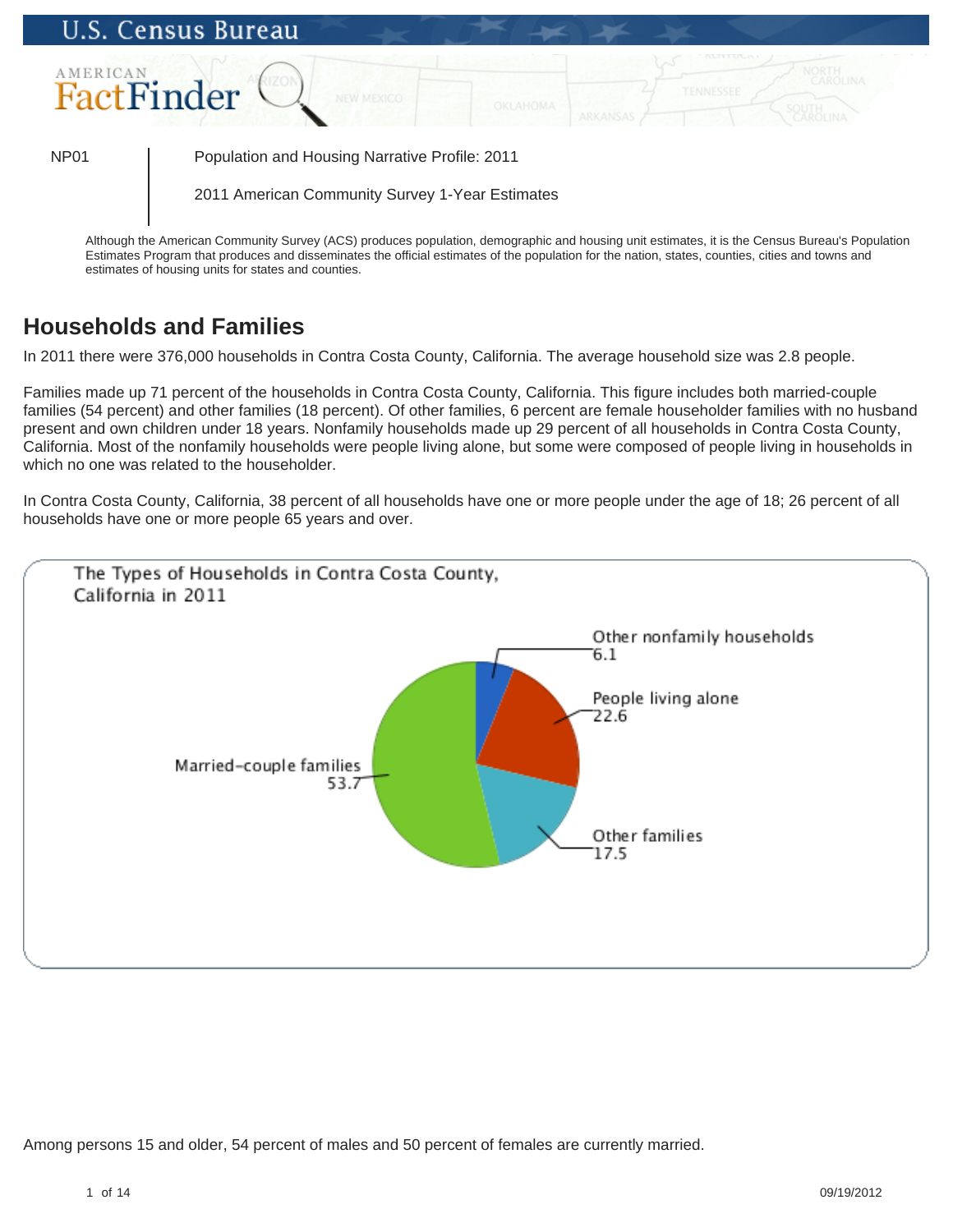| Population 15 years and over  | <b>Males</b> | Females |
|-------------------------------|--------------|---------|
| Never married                 | 33.0         | 27.7    |
| Now married, except separated | 53.5         | 49.7    |
| Separated                     | 2.0          | 2.7     |
| Widowed                       | 2.4          | 8.3     |
| Divorced                      | 9.1          | 11.6    |

In Contra Costa County, California, 23,000 grandparents lived with their grandchildren under 18 years old. Of those grandparents, 30 percent of them had financial responsibility for their grandchildren.

## **Nativity and Foreign Born**

Seventy-seven percent of the people living in Contra Costa County, California in 2011 were native residents of the United States. Fifty-seven percent of these residents were living in the state in which they were born.

Twenty-three percent of the people living in Contra Costa County, California in 2011 were foreign born. Of the foreign born population, 50 percent were naturalized U.S. citizens, and 68 percent entered the country before the year 2000. Thirty-two percent of the foreign born entered the country in 2000 or later.

Foreign born residents of Contra Costa County, California come from different parts of the world.



### **Language**

Among people at least five years old living in Contra Costa County, California in 2011, 33 percent spoke a language other than English at home. Of those speaking a language other than English at home, 53 percent spoke Spanish and 47 percent spoke some other language; 40 percent reported that they did not speak English "very well."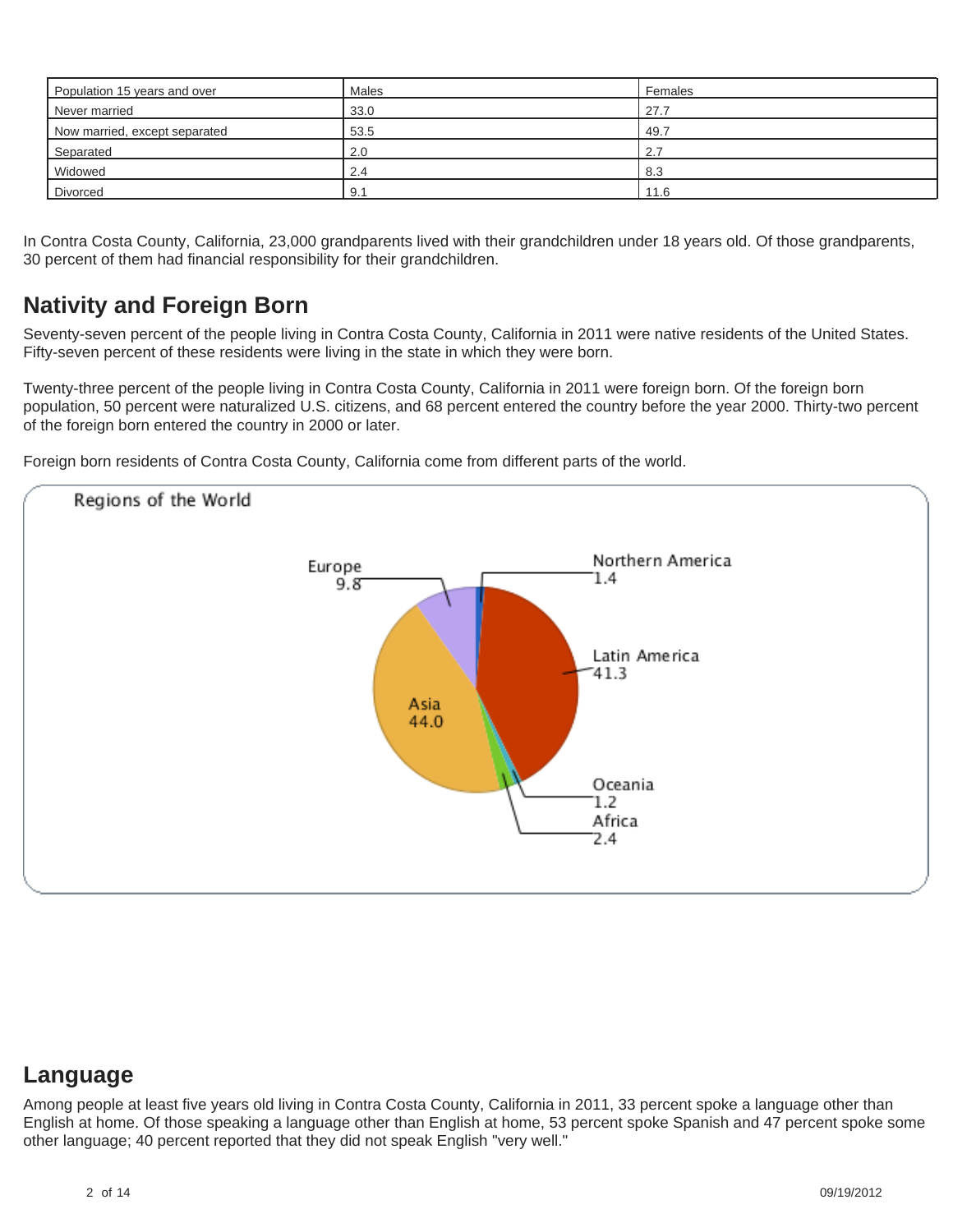

# **Geographic Mobility**

In 2011, 85 percent of the people at least one year old living in Contra Costa County, California were living in the same residence one year earlier.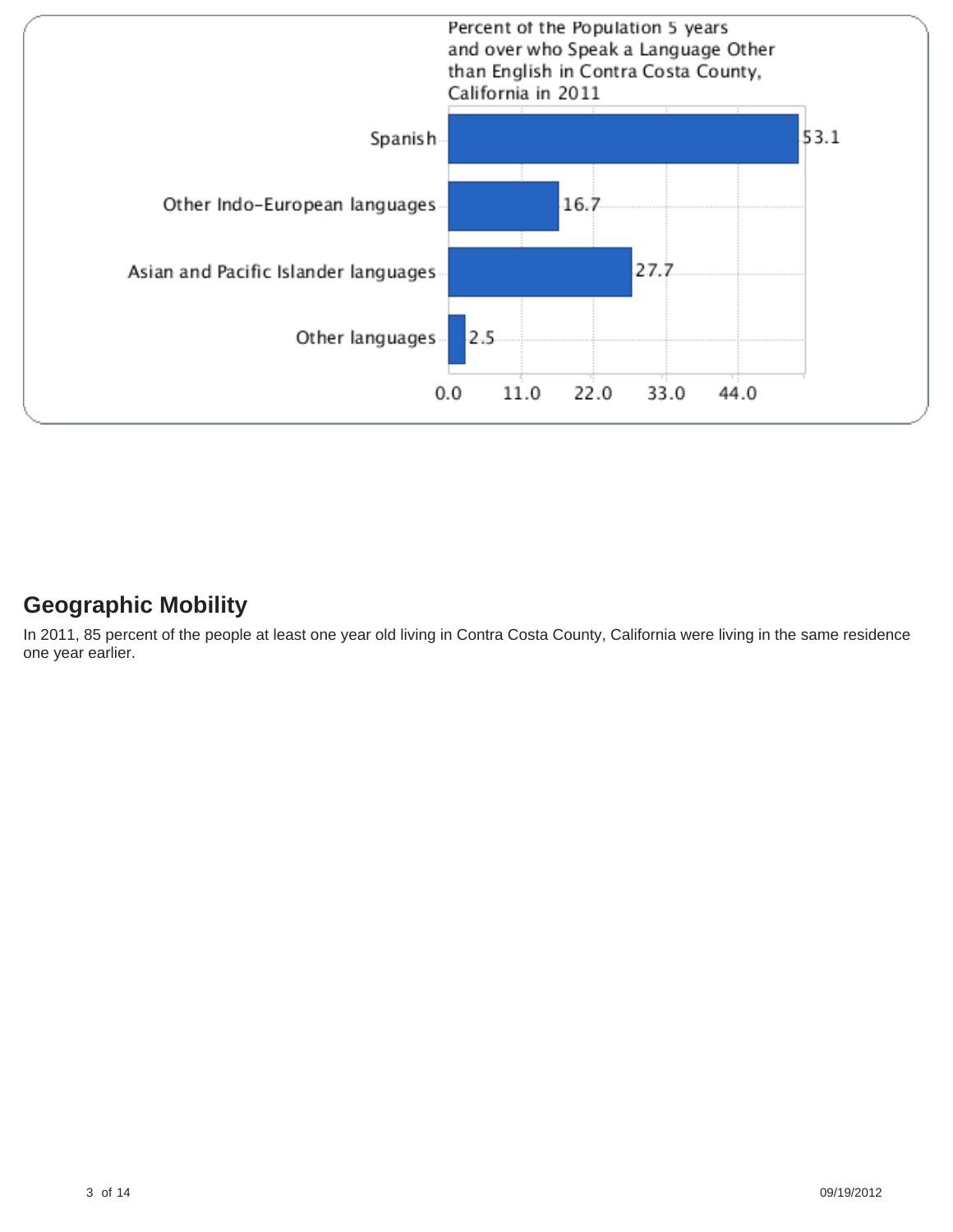

# **Education**

In 2011, 20 percent of people 25 years and over had at least graduated from high school and 39 percent had a bachelor's degree or higher. Eleven percent were dropouts; they were not enrolled in school and had not graduated from high school.

The total school enrollment in Contra Costa County, California was 292,000 in 2011. Nursery school and kindergarten enrollment was 31,000 and elementary or high school enrollment was 181,000 children. College or graduate school enrollment was 81,000.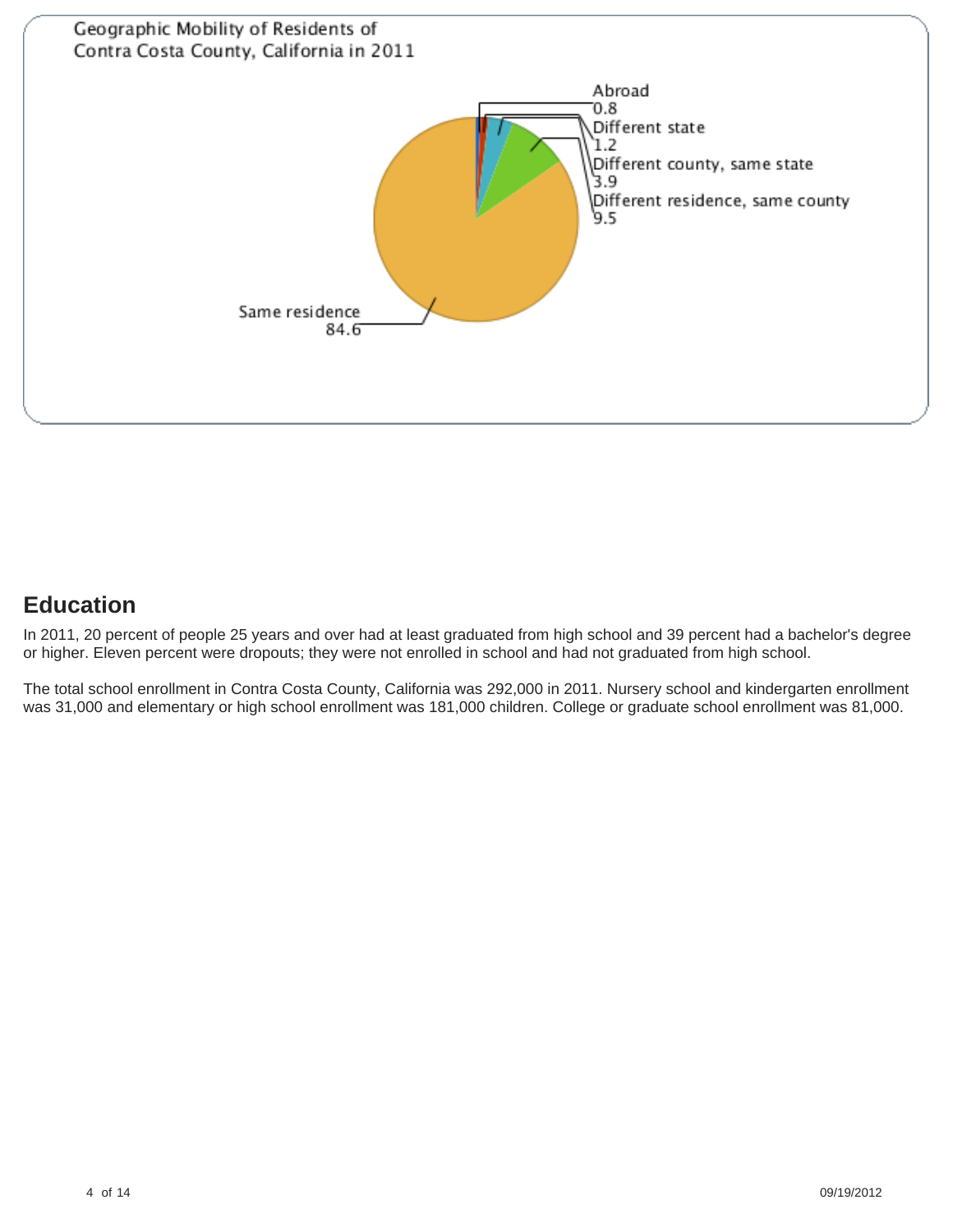

### **Disability**

In Contra Costa County, California, among the civilian noninstitutionalized population in 2011, 10 percent reported a disability. The likelihood of having a disability varied by age - from 3 percent of people under 18 years old, to 8 percent of people 18 to 64 years old, and to 37 percent of those 65 and over.

## **Employment Status and Type of Employer**

In Contra Costa County, California, 58 percent of the population 16 and over were employed; 35 percent were not currently in the labor force.

Seventy-seven percent of the people employed were private wage and salary workers; 15 percent were federal, state, or local government workers; and 9 percent were self-employed in their own (not incorporated) business.

| Class of worker                               | Number  | Percent |
|-----------------------------------------------|---------|---------|
| Private wage and salary workers               | 368.327 | 76.5    |
| Federal, state, or local government workers   | 70.448  | 14.6    |
| Self-employed workers in own not incorporated | 42.561  | 8.8     |
| business                                      |         |         |

# **Industries**

In 2011,the civilian employed population 16 years and older in Contra Costa County, California worked in the following industries: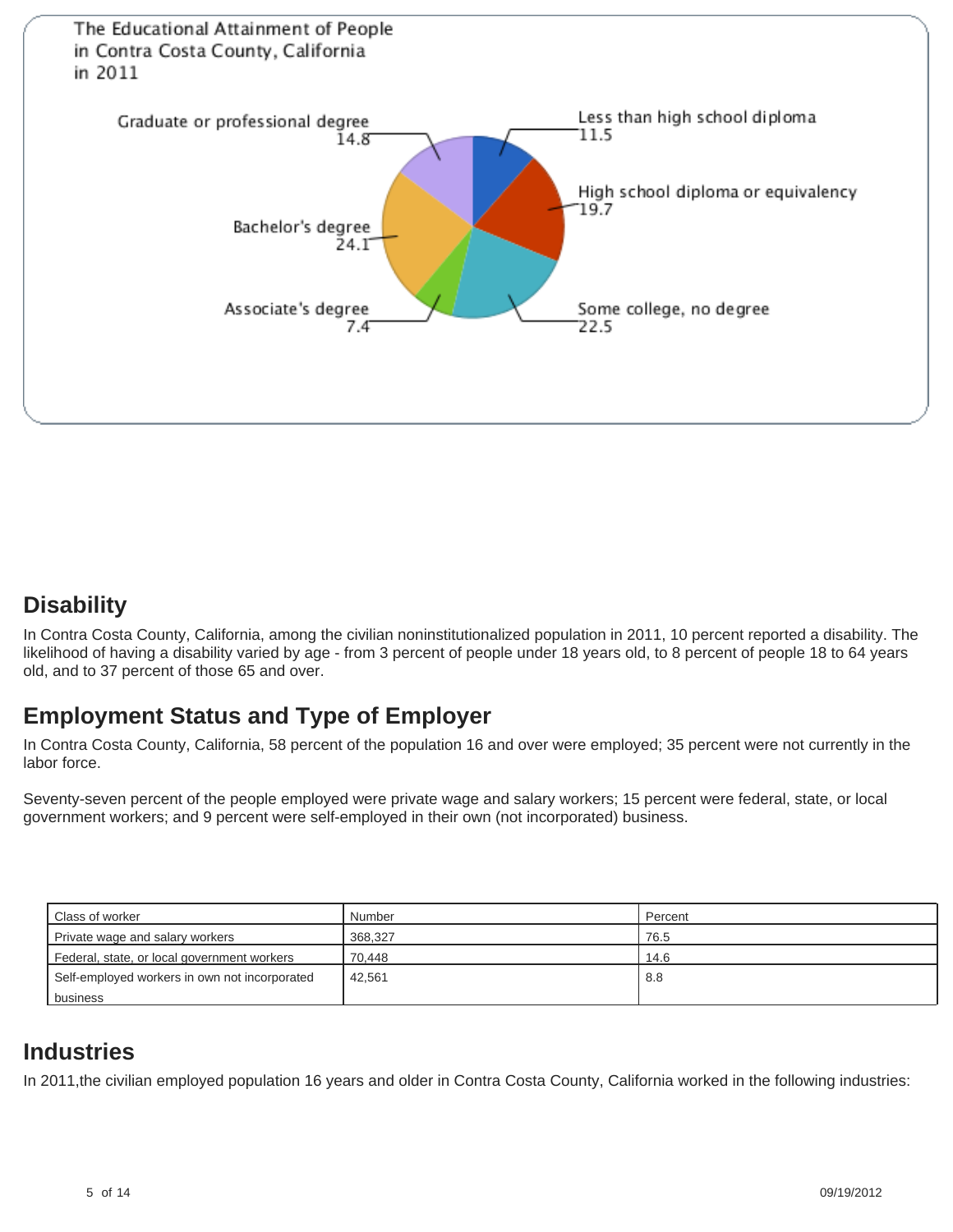

## **Occupations**

Occupations for the civilian employed population 16 years and over in Contra Costa County, California in 2011:

| Civilian employed population 16 years and over                  | Number  | Percent |
|-----------------------------------------------------------------|---------|---------|
| Management, business, science, and arts<br>occupations          | 208,910 | 43.4    |
| Service occupations                                             | 87,231  | 18.1    |
| Sales and office occupations                                    | 111,210 | 23.1    |
| Natural resources, construction, and maintenance<br>occupations | 40,536  | 8.4     |
| Production, transportation, and material moving<br>occupations  | 33,841  | 7.0     |

# **Commuting to Work**

Seventy-one percent of Contra Costa County, California workers drove to work alone in 2011, and 10 percent carpooled. Among those who commuted to work, it took them on average 33 minutes to get to work.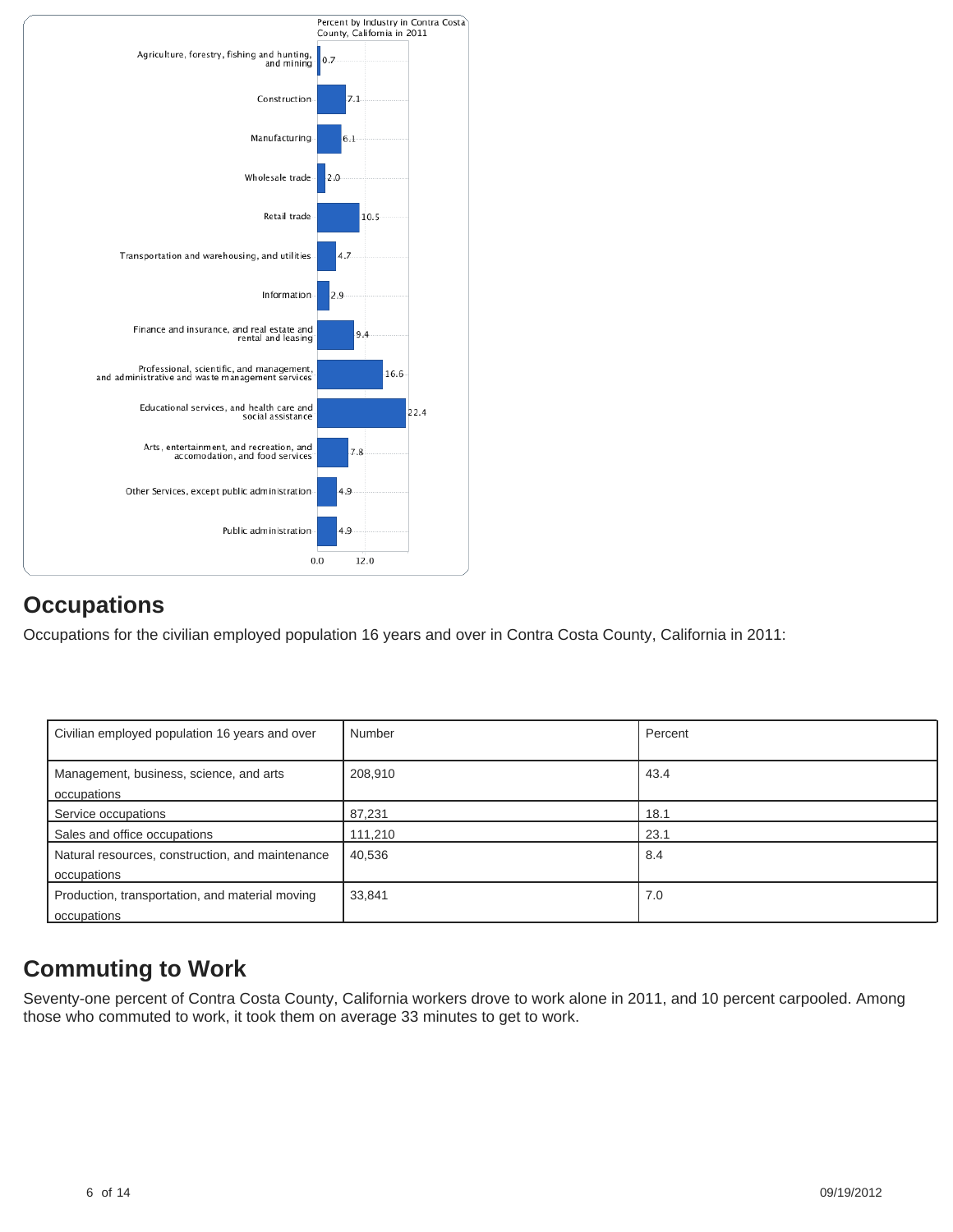

### **Income**

The median income of households in Contra Costa County, California was \$74,353. Eight percent of households had income below \$15,000 a year and 20 percent had income over \$150,000 or more.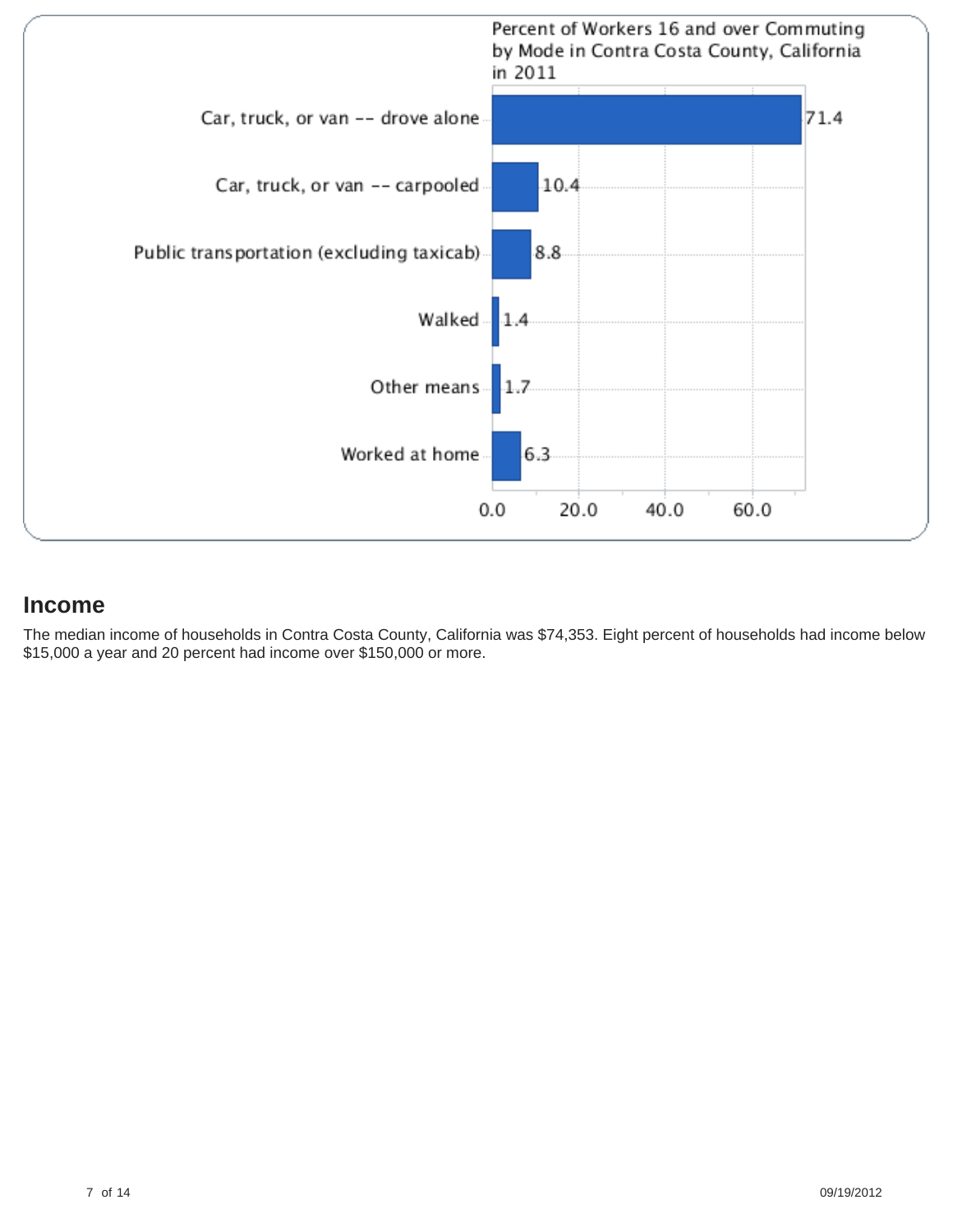

Eighty-one percent of the households received earnings and 18 percent received retirement income other than Social Security. Twenty-six percent of the households received Social Security. The average income from Social Security was \$17,129. These income sources are not mutually exclusive; that is, some households received income from more than one source.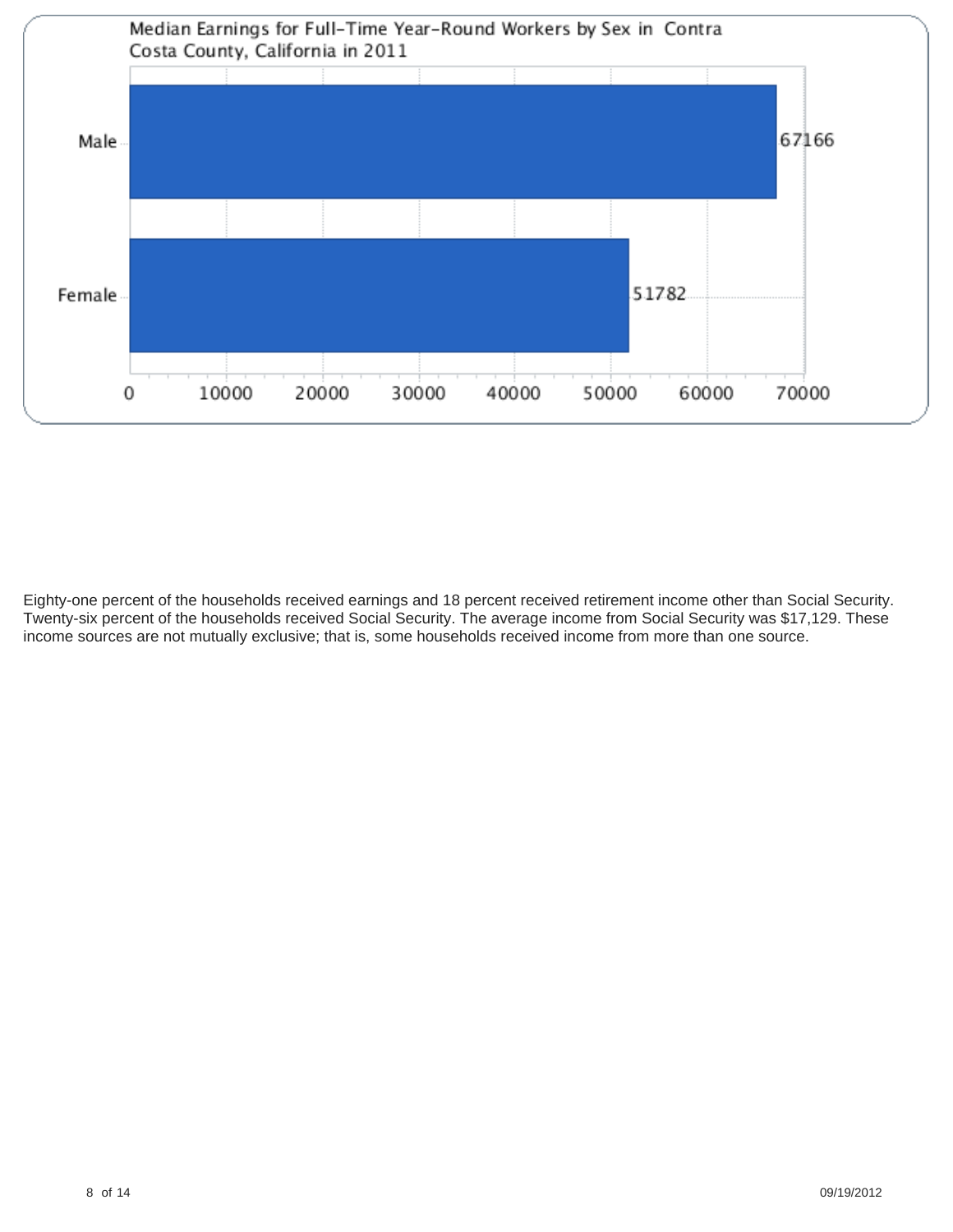

## **Poverty and Participation in Government Programs**

In 2011, 12 percent of people were in poverty. Fifteen percent of related children under 18 were below the poverty level, compared with 7 percent of people 65 years old and over. Nine percent of all families and 21 percent of families with a female householder and no husband present had incomes below the poverty level.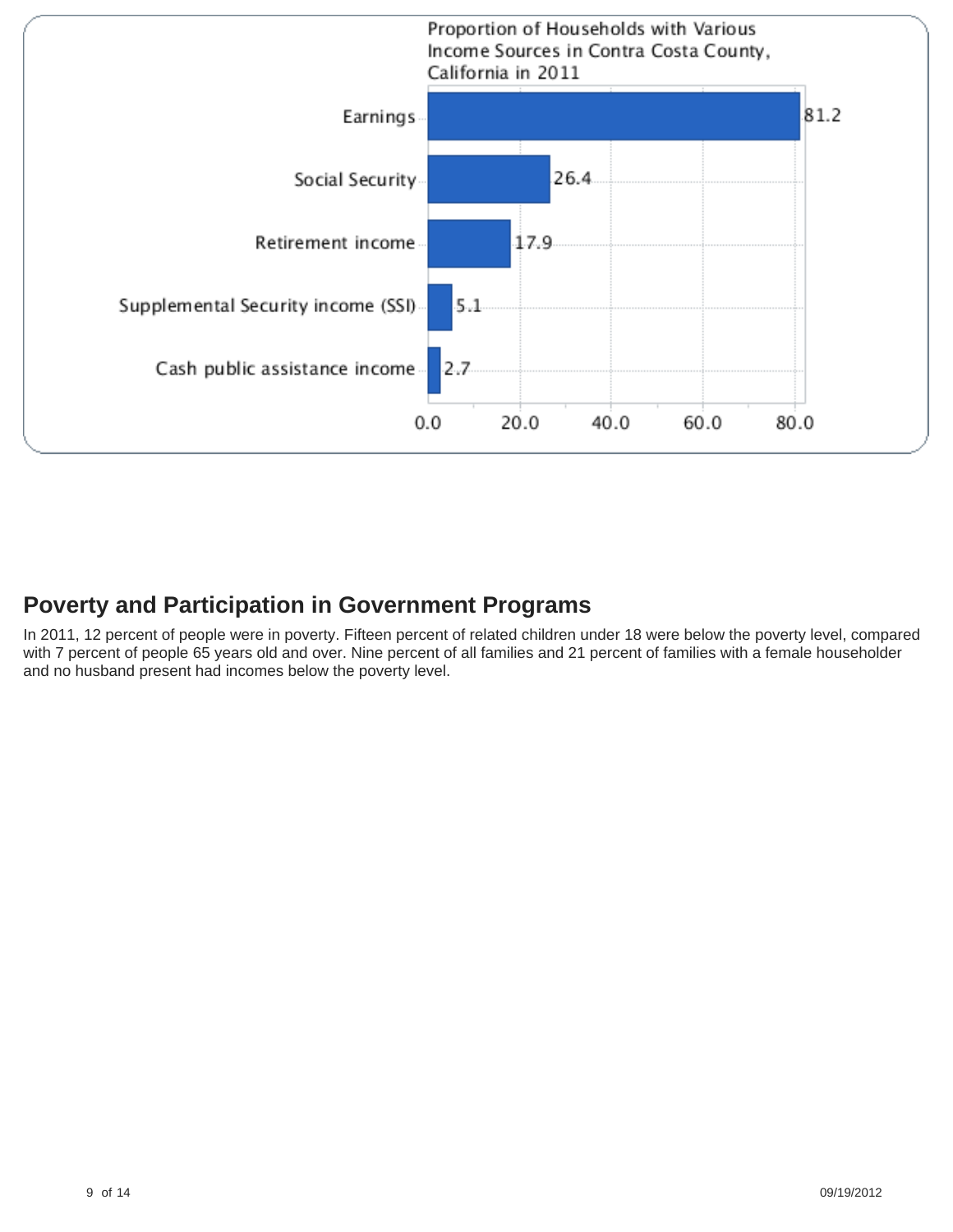

## **Health Insurance**

Among the civilian noninstitutionalized population in Contra Costa County, California in 2011, 88 percent had health insurance coverage and 12 percent did not have health insurance coverage. For those under 18 years of age, 6 percent had no health insurance coverage. The civilian noninstitutionalized population had both private and public health insurance, with 73 percent having private coverage and 26 percent having public coverage.

# **Population**

In 2011, Contra Costa County, California had a total population of 1.1 million - 546,000 (51 percent) females and 520,000 (49 percent) males. The median age was 38.4 years. Twenty-four percent of the population was under 18 years and 13 percent was 65 years and older.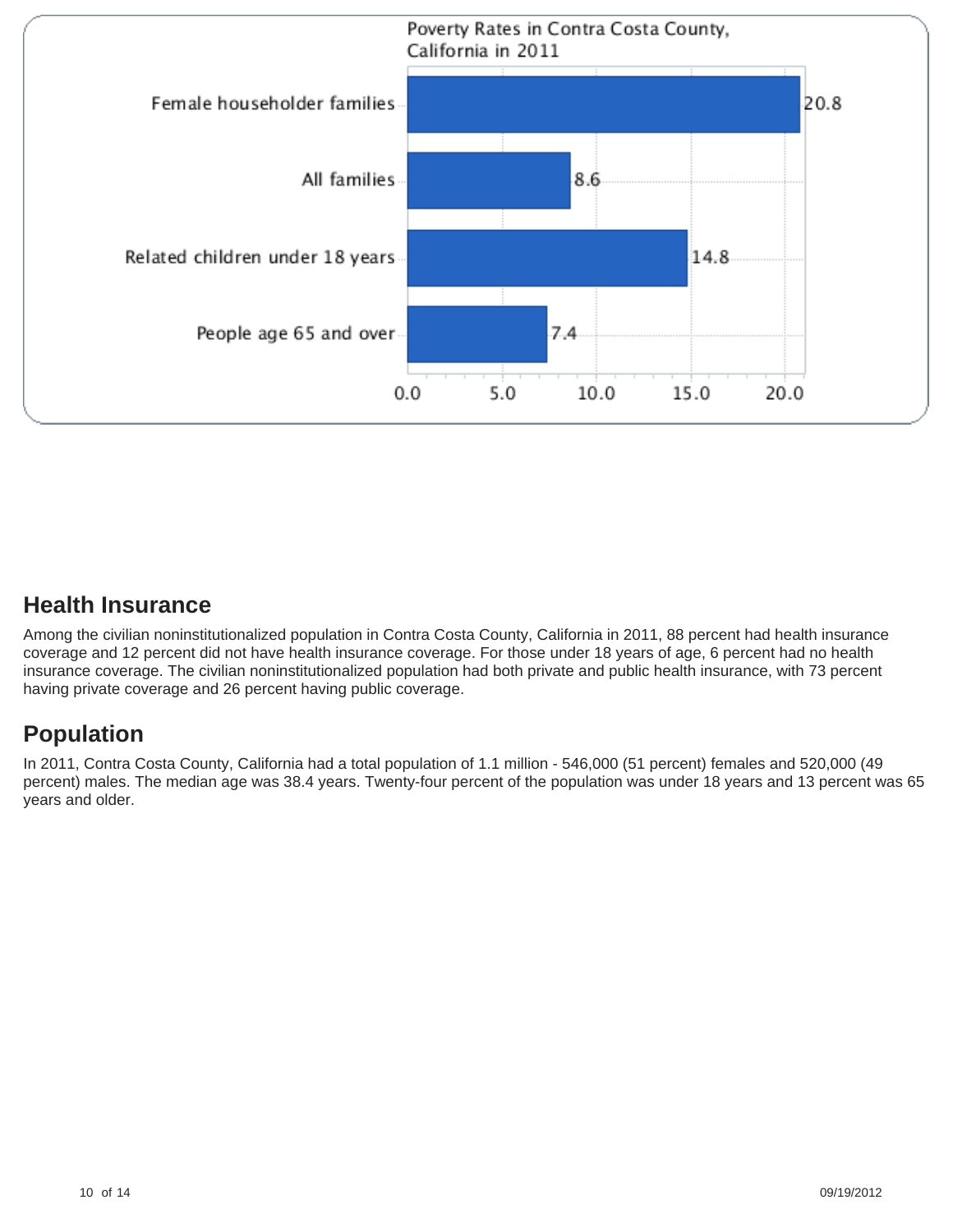

For people reporting one race alone, 68 percent were White; 10 percent were Black or African American; 1 percent were American Indian and Alaska Native; 15 percent were Asian; 1 percent were Native Hawaiian and Other Pacific Islander, and 7 percent were Some other race. Five percent reported Two or more races. Twenty-five percent of the people in Contra Costa County, California were Hispanic. Forty-seven percent of the people in Contra Costa County, California were White non-Hispanic. People of Hispanic origin may be of any race.

# **Housing Characteristics**

In 2011, Contra Costa County, California had a total of 401,000 housing units, 6 percent of which were vacant. Of the total housing units, 75 percent were in single-unit structures, 24 percent were in multi-unit structures, and 2 percent were mobile homes. Twentyfive percent of the housing units were built since 1990.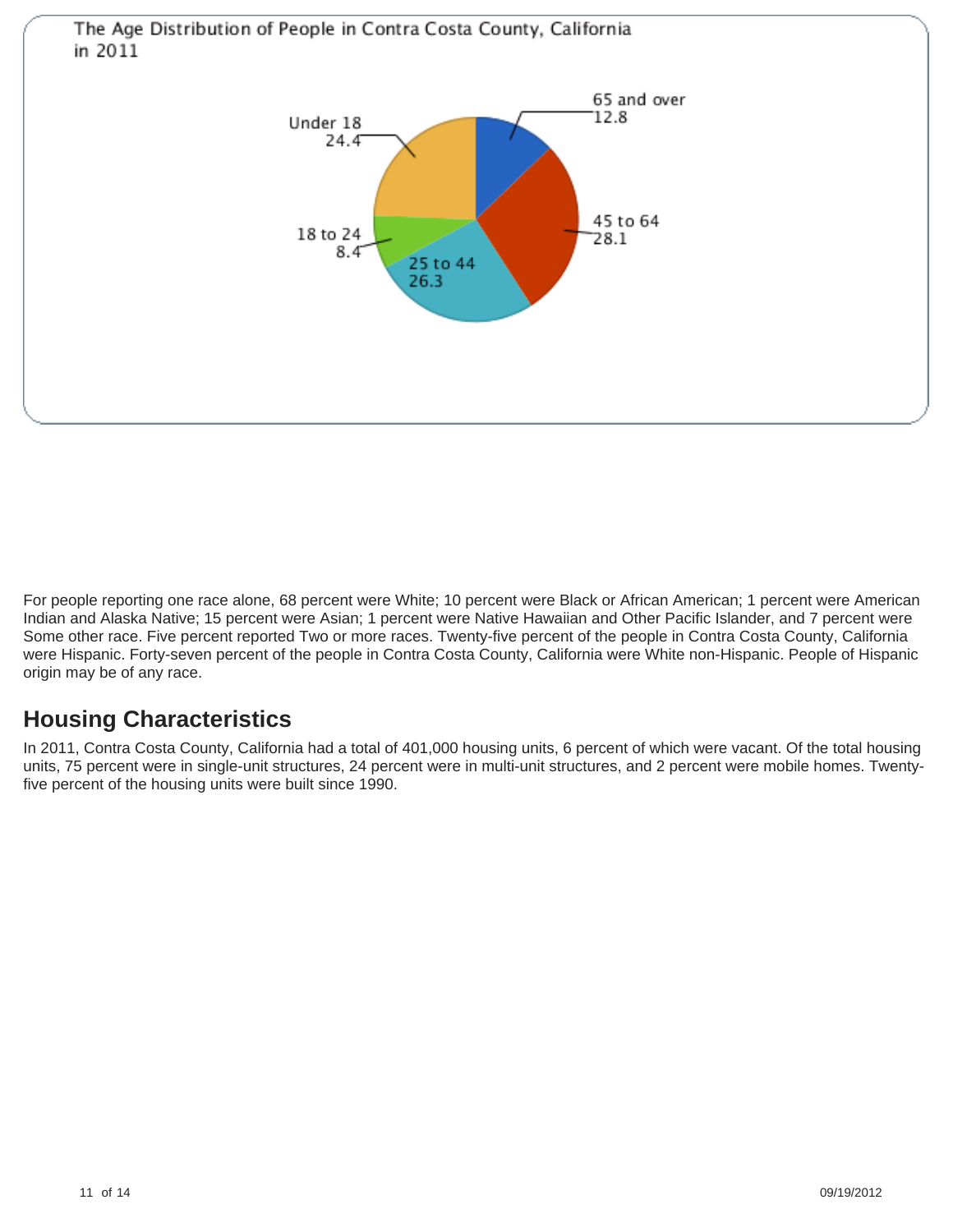

The median number of rooms in all housing units in Contra Costa County, California is 6. Of these housing units, 65 percent have three or more bedrooms.

## **Occupied Housing Unit Characteristics**

In 2011, Contra Costa County, California had 376,000 occupied housing units - 247,000 (66 percent) owner occupied and 130,000 (35 percent) renter occupied. Sixty-five percent of householders of these units had moved in since 2000. Seventy-seven percent of the owner occupied units had a mortgage. One percent of the households did not have telephone service. Six percent had no vehicles available and another 26 percent had three or more.

Homes in Contra Costa County, California were heated in the following ways: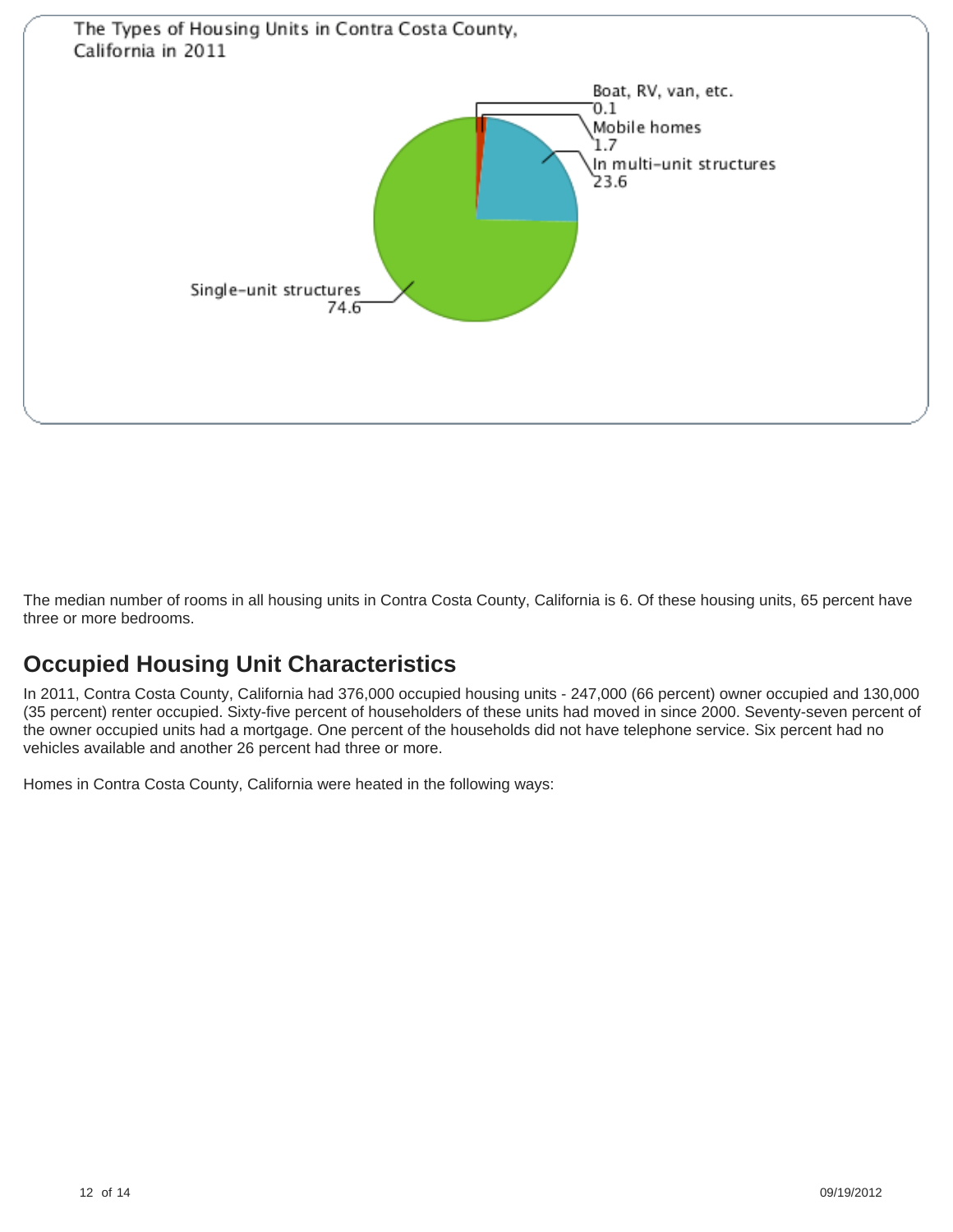

+this category includes utility, bottled, tank, or LP gas

## **Housing Costs**

The median monthly housing costs for mortgaged owners was \$2,498, nonmortgaged owners \$544, and renters \$1,279. Forty-eight percent of owners with mortgages, 17 percent of owners without mortgages, and 57 percent of renters in Contra Costa County, California spent 30 percent or more of household income on housing.